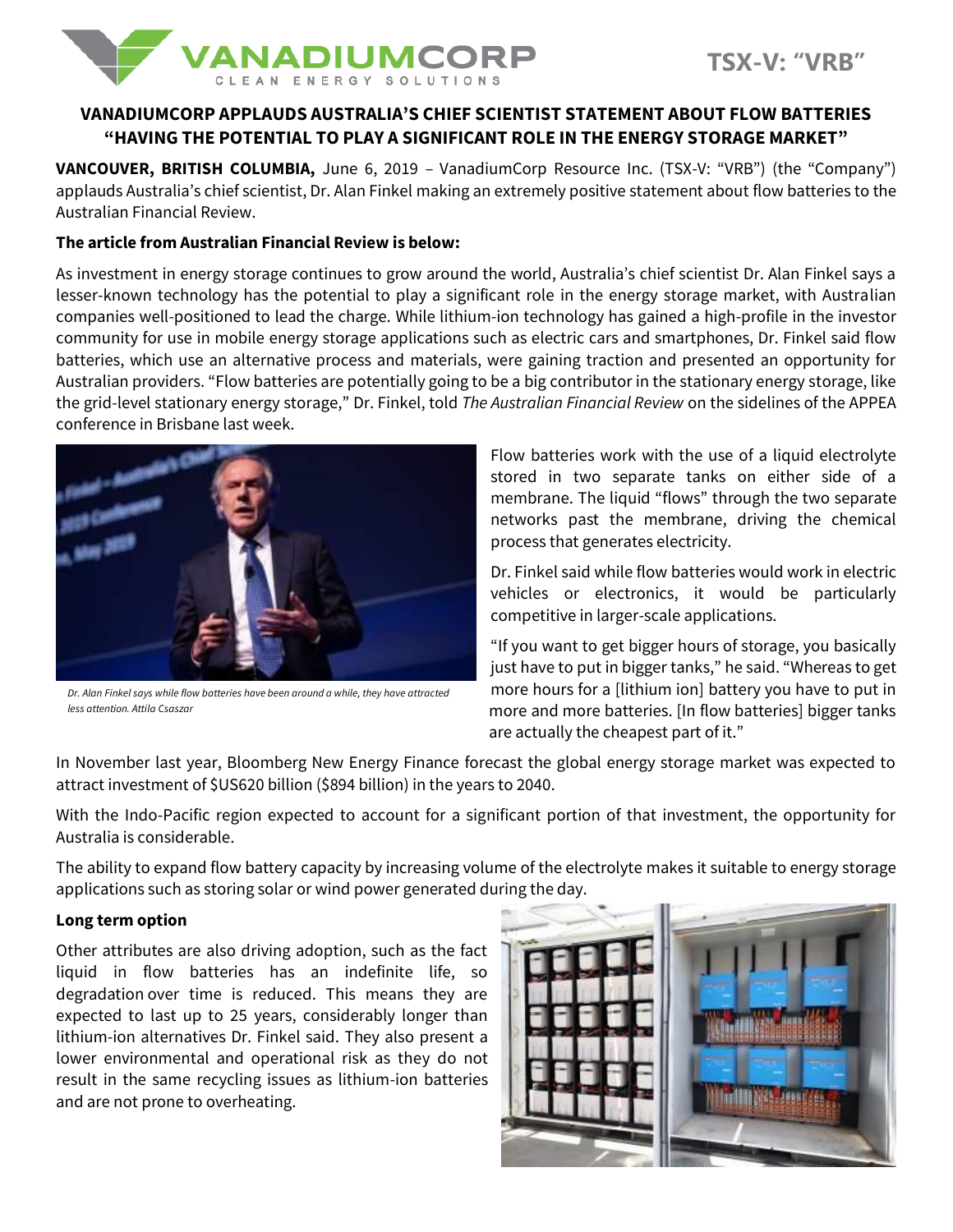Dr. Finkel's words will provide encouragement for those looking to advancement in energy technology to create profitable industry and future job growth in Australia.

Local companies responding to the opportunity include Redflow, which is a flow battery manufacturer.

Junior miners Australian Vanadium and Multicom Resources are also in the mix. Vanadium is a key input to flow batteries and both miners produce the metal. They plan to leverage that production to support battery storage subsidiaries.

## **Recent deployments**

Two recent projects demonstrate the growing interest in the use of flow batteries for grid-scale energy storage.

Last month the Canadian energy storage company CellCube signed an agreement with renewables developer Pangea to install a flow battery system alongside a solar farm in Port Augusta, South Australia.

The system will be twice the size of Tesla's lithium-ion system installed in Jamestown for the South Australian government in 2017.

In China the world's largest battery storage system is being developed. The project will be more than six times larger than the Jamestown Tesla battery.

The Chinese energy storage company behind the project, Rongke Power, is also currently building a mass manufacturing plant for flow batteries.

### **Early bird gets the worm**

The opportunities for Australian business in this area have led the recently established Future Battery Industries Cooperative Research Centre (FBCRC) focusing resources on developing a domestic industry for flow batteries.

Queensland University of Technology's (QUT) Professor Peter Talbot, program manager at the FBCRC and one of Australia's leading experts in battery technology, said attention on lithium-ion batteries had allowed the flow battery industry to quietly building in the background.

Last month Australian flow-battery manufacturer Redflow announced it would supply one of its systems into a smart-grid pilot program in Qinghai province. The



*Professor Peter Talbot will lead the CRC's research program on battery materials. Credit: Queensland University of Technology*

installation will be relatively small but is among one of the first Australian companies

#### **Not a one-trick pony**

In addition to grid-scale applications, the use of flow batteries in other stationary energy storage areas has seen Australian companies devote their attention to the opportunity.

Batteries to support isolated infrastructure that require off-grid, power supply, such as in remote telecommunications towers, is an area where Redflow's batteries are already in use.

Multicom Resources, one of the commercial partners in the FBCRC, is looking to the residential energy storage market.

It has established Freedom Energy, which is developing a flow battery to compete with lithium-ion offerings in residential energy storage, such as Tesla's Powerwall.

Multicom Resources executive director Nathan Cammerman said with a battery life that lasts about three times longer than its lithium-ion peers, the higher capital cost of a flow battery system can be offset.

"In terms of pricing, it will be similar to the Tesla Powerwall – that relies on mass manufacture – but our target pricing come 2025 will be similar to the Tesla Powerwall," Mr. Cammerman said.